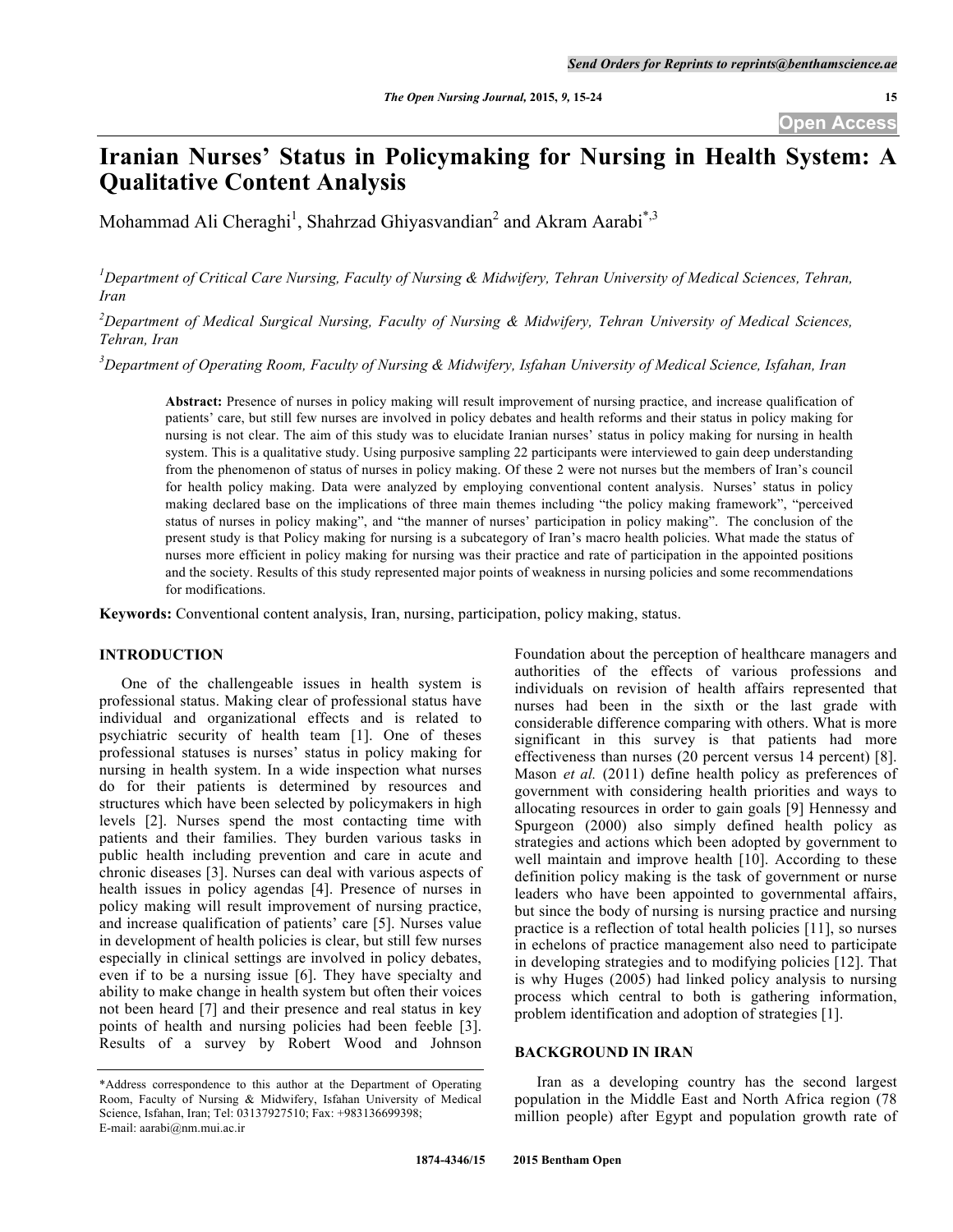1.247 percent in 2012. It is the second largest economy in the Middle East and North Africa region In terms of **Gross Domestic Product** (GDP) (496.243 billion US\$) after Saudi Arabia in 2012 [13]. Health expenditures have allocated 3.9 percent of Gross Domestic Products (GDP) in Iran whereas this is almost 6 for Saudi Arabia [14].

Iran possesses almost 730 medical establishments (e.g. hospitals, clinics) with a total of 120000 beds, of which 488 medical establishments (77,300 beds) are directly affiliated and run by the Ministry of Health and Medical Education (MHME) and 120 (11,301 beds) owned by the private sector and the rest belong to other organizations, such as the Social Security Organization (SSO) [15]. According to Iranian Nursing Organization (INO) nowadays the number of nurses in the public and private sectors is 230000 by estimation. There were about 2.1 nurses per 10,000 [14] and 16 to 17 hospital beds per 10,000 populations [15]. The nurse to bed ratio is 0.8. Whereas standard is 1.5-2, i.e. 2 nurses for each bed [16], and global average of the nursing and midwifery personnel as per 10,000 individuals is 28 people [17]. This is while we need 500000 nurses by estimation. In addition patients already needed 4 hours care in 24 hours but nowadays with development in specialized surgeries such as cardiac surgeries and liver transplantation, we need 20 hours care in 24 hours [18]. In Iran health policies in general are made in the Ministry of Health Policy Making Council. Besides the Deputy of Nursing in ministry of health, has main responsibility for making clinical nursing policies and the Committee for Planning and Evaluation of Nursing Discipline (Iran's Board of Nursing), has main responsibility for making educational nursing policies. One typical useful educational policy which had been made by this committee in previous years when Iran had been imposed to war with Iraq, was converting bachelor of sciences in nursing to associate degree in nursing in order to compensate immediate need for nurses.

Other entities related to policy making for nursing in Iran are non-governmental organizations (NGOs) which can be divided into two categories. The first one is those which protect professional profits of nurses in general, include Iranian Nursing Organization (INO) and Iranian Nursing Association (INA). The second one is those which work in especial fields related to nursing, include Iranian Nursing Scientific Association (ANSA) and Iranian Cardiac Nursing Association (ICNA). INO is the most known nonprofit nursing organization in Iran [19]. These are examples of fragmented policy making which had been held by Iranian nurses in recent years as to modifying parts of massive nursing issues in related to nursing shortage, organizing nursing care in clinical settings and improving of patients care. But still there is less clear structured policy making activities based on master health plans which lead the pathway of nursing policy making towards a scientific action. For example, according to the five year rules of Iran's economic, social and cultural development program and also Iran's health map, we can find numerous potential aspects which are related to nursing's fields of action, Such as, increasing access to pre-hospital emergency services, increasing protection of nosocomial infections, empowering people for improving their own health [20,21], and so on, however there is not any clear policies related to nurses' status in handling these fields of action. However although in

recent three decades Iranian nurses have struggled to increase their participation in policy making for nursing affairs, but still their status in nursing policy making is not clear. There is not any research study about status of nurses in policy making in Iran. So the aim of this study was to making clear the status of Iranian nurses in policy making for nursing and to elucidate nurses' portion and participation in policy making for nursing in health system.

# **METHODS**

#### **Design**

In order to gain deeper understanding of the status of nurses in policy making for nursing a qualitative method employed. By using qualitative method researcher has enough time to be in relation with data and immerse in them to learn more and more about the phenomenon under study [22]. Qualitative researches carry on by several approaches [23]. We applied qualitative content analysis approach which is an identified method of research and also a method of data analysis. Qualitative content analysis as a method is a systematic, objective and flexible means for understanding a phenomenon, labeling and interpretation of data in its own context [24]. In this study since there are limited ideas [25] and also fragmented knowledge [24] about the phenomenon of nurses' status in policy making for nursing in Iran's context, we selected qualitative content analysis which produces knowledge and new insight and facts related to phenomenon under study [25]. This study is a part of wider project as a PhD dissertation.

### **Participants**

Like other qualitative designs we used purposive sampling procedure [22] and tried to select the most key informants among nurse leaders from all levels of management or administration and also non nurse policymakers who were involved with nursing policy making issues. Non nurse participants were two senior policymakers from MHME. One of them was a physician and another was an epidemiologist. Most nurse leaders were from the high-ranking policy making positions in MHME and INO, and the rest were from nursing service managers or matrons. Most participants were male. The mean age of participants was 52.3 years. The mean job experiences were 27.5 years and the mean managerial experience was 7.84 years. Table **1** shows the characteristics of participants in this study.

#### **Data Collection**

Data were generated by semi structured face to face indepth interviews. All the interviews employed by corresponding author in the participants' offices. First of all the interviewer introduced herself and gave some information about the study and its purposes. Then a consent form along with the cell phone number and email address of interviewer given to participants for possible willing of withdrawal. For some participants the interviewer had to get previous appointment which sometimes it had been taken by one month. So the interviews first started by participants who where more accessible. Duration of interviews varied and the mean time was 70 minutes. In order to attain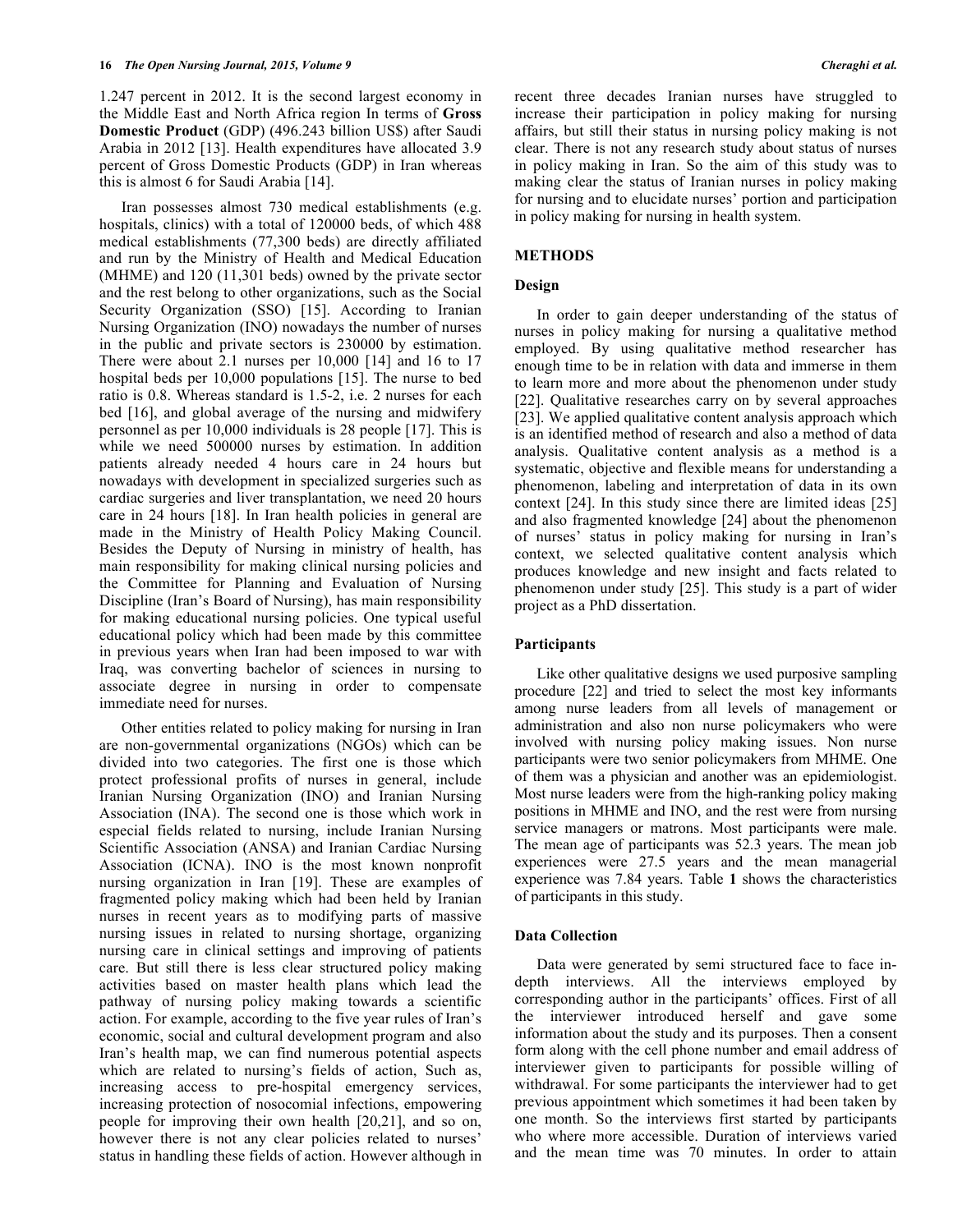#### **Table 1. Participants' characteristics.**

| <b>Participants' Position and Demographic Characteristics</b>                   | $No.*$         | Percent* |
|---------------------------------------------------------------------------------|----------------|----------|
| <b>Position</b>                                                                 |                |          |
| Members of the Iran's board of nursing in Ministry of Health                    | 5              | 22.72    |
| Deans of nursing faculties                                                      | 7              | 31.82    |
| Members of the board of auditors in universities                                | 1              | 4.54     |
| The director of nursing office in universities                                  | $\overline{2}$ | 9.09     |
| Members of the supreme council of Iranian Nursing Organization                  | 3              | 13.63    |
| Chairmen of the boards of director in Iranian Nursing Organization              | $\overline{2}$ | 9.09     |
| Members of the Nursing Supreme Council in Ministry of Health (now is disbanded) | 5              | 22.72    |
| Members of the Ministry of Health Policymaking Council                          | 2              | 9.09     |
| The Deputy of Nursing in Ministry of Health                                     | 1              | 4.54     |
| The previous advisor to the health minister in nursing affairs                  | 1              | 4.54     |
| Chairmen of Nursing Associations                                                | $\overline{2}$ | 9.09     |
| Matrons                                                                         | 3              | 13.63    |
| <b>Sex</b>                                                                      |                |          |
| Male                                                                            | 14             | 63.63    |
| Female                                                                          | 8              | 36.36    |
| <b>Educational Level</b>                                                        |                |          |
| PhD                                                                             | 14             | 63.63    |
| Master degrees                                                                  | 5              | 22.72    |
| Bachelor degree                                                                 | 3              | 13.63    |

\*Some participants had more than one position so the sum of the numbers is more than 22 and the sum of percentage is more than 100.

#### **Table 2. Categories and subcategories related to Iranian nurses' status in policymaking.**

| <b>Categories</b>               | <b>Subcategories</b>                                                |
|---------------------------------|---------------------------------------------------------------------|
| Framework for policymaking      | Profile of health policymaking                                      |
|                                 | Profile of nursing policy making                                    |
| Perceived status of nurses      | Acquired status                                                     |
|                                 | Appointed status                                                    |
|                                 | Challenges with appointed status                                    |
| Manner of nursing participation | Participation at the level of ministerial area                      |
|                                 | Participation at the level of nursing organization and associations |
|                                 | Participation at the level of lineup (operational management)       |

maximum variation sampling we selected key informants from two sex and various age, management levels and job conditions. We tried to use a similar direction for gathering data. The key questions were "What is your contribution portion in policy making for nursing?" "Please tell me about your experiences of involvement in policy making for nursing?" In order to achieve deeper understanding, the interviewer used the probing phrases like "why?", "What do you mean?" and "tell me more about it". The process of data gathering continued until achievement of data saturation. All interviews were digitally recorded and then turned to transcripts immediately.

## **Data Analysis**

A conventional content analysis was employed for analyzing data. This is an inductive approach of qualitative content analysis in which for coding and classification of data, researcher avoid from existing structures. Instead allows researcher to be directed by data toward making appropriate categorization. By this way latent content of data will better revealed and qualitative content analysis better maintain its interpretation essence [26]. For analyzing data first each digitally recorded interviews immediately were transcribed verbatim and read several times by the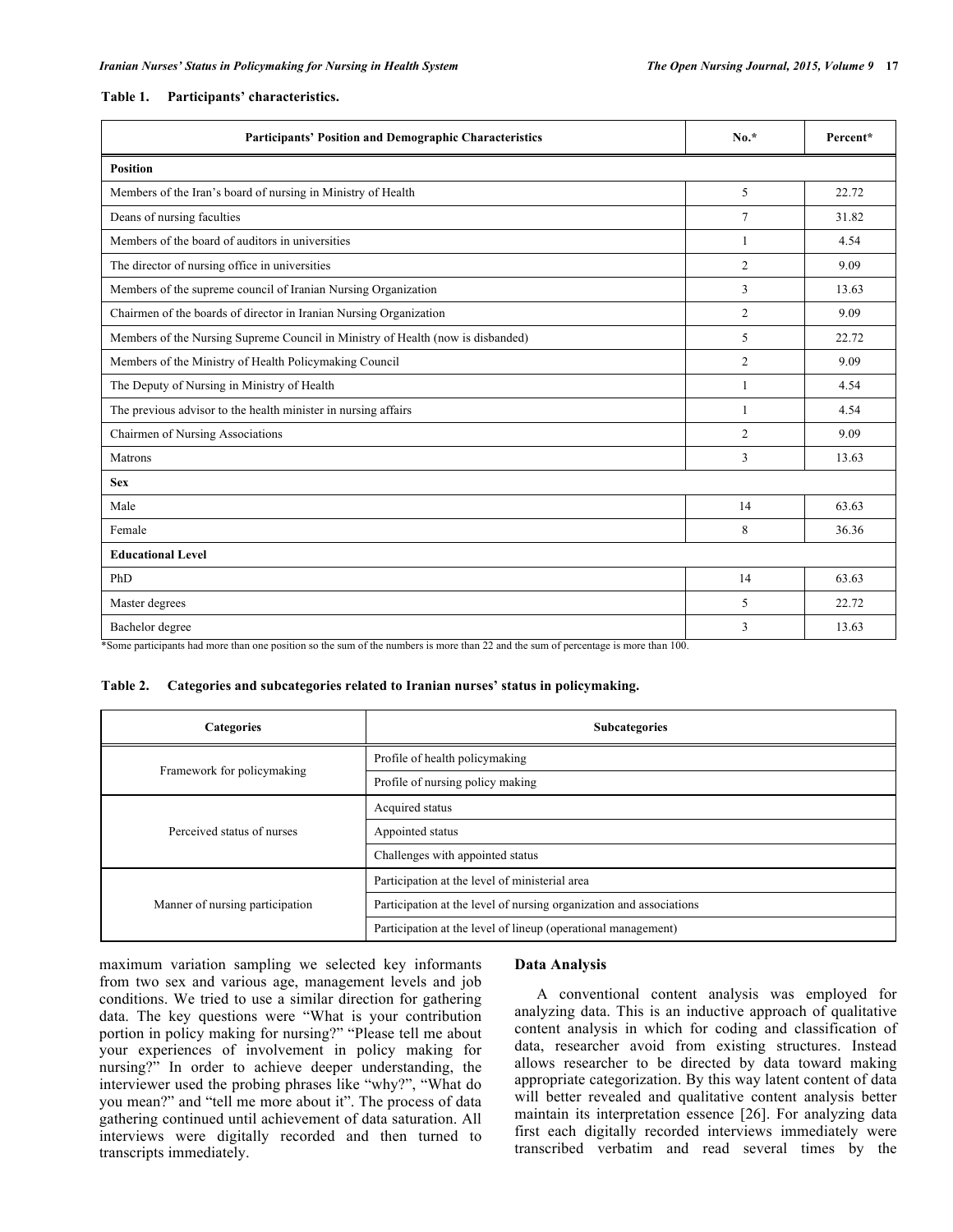corresponding author to gain a general impression. The units of meanings were separated from the text of each interview, which were then condensed one or more times, abstracted and coded. Then according to similarities and differences between these codes they were arranged into subcategories. After frequent negotiation between all authors the subcategories were integrated and main categories as the themes of interpretation were introduced. We used MAX Q DA software (VERBI GmbH, Berlin, Germany version 10) for arrangement of codes, subcategories and categories. When the process of categorization and interpretation of data was completed data were prepared for recording [24, 26].

#### **Rigor**

Findings of qualitative data should have trustworthiness [22]. In order to get credibility 4 participants were conducted to approve open coding and the interpretations [26, 27]. Encoding and categorizing were several checked by all authors to gain consensus. We invited an external reviewer who had sufficient experiences in conventional content analysis to check the process of coding data, interpretation and categorization. Data collection started from June to December 2012, to have sufficiently engagement with the data [26]. In order to get dependability we kept the same key questions for data collection and tried to do all interviews in a fixed range of time. We also attended to audit trial and tried to explain all the process of research precisely [26, 27].

#### **Ethical Consideration**

Participants were asked to sign a consent form and were informed that withdrawal of the study at any time was possible. We get enough confidence to participants about the privacy of their information. All participants were informed about the purpose of the study. We also did a brief explanation about the design and asked the participants about their willing for being informed about the results. Meanwhile Tehran University of Medical Sciences Research Ethics Board approved ethical consideration for current study (Number: 91/d/130/169, in 2012/25/5).

# **RESULTS**

Analysis of the data resulted in 224 initial codes that were introduced within 8 subcategories and 3 categories. By this way Iranian nurses' status in policy making for nursing is explicable by "the policy making framework ", "perceived status of nurses in policy making", and "the manner of nurses' participation in policy making".

## **The Policy Making Framework**

The first category is the policy making framework. Nursing policies are part of master health plans. Master health plans have been compiled based on constitution, society needs and country vision. By following this systematic and scientific process, and deriving nursing policies from master health plans, nursing plans will be adjustable with general health needs. Then this is the first step for all health professions to gaining status in making policies. The two subcategories were policy making profile at the macro level of health and policy making profile at nursing.

## *Policy Making Profile at the Macro Level of Health*

Participants explained about formulating Iran's health macro plan and gave their recommendations to apply it in various corporations.

> "*We*'*ve done the designing; how?; we paid attention to what the constitution says, and extracted the principles of value; then, what the twenty-year vision of the country was … and that if we want to reach there from here, what shortcuts there should be*"*.* (A non nurse participant from the Ministry of Health policy making council)

> "*We recommended the national innovation scheme in eight layers…. Now if corporations or professions want to have a good derivation from master health map they need to apply it through this scheme*"*.* (A non nurse participant from the Ministry of Health policy making council)

### *Policy Making Profile at Nursing*

"*Policy making means generality. The macro plan says to expand postgraduate fields and research centers. This is a general policy … well; nursing also should think about expanding postgraduate and research center in its own fields*"*.* (A ministerial nurse with 10 years managerial experience).

When nurse leaders are designing a plan to be set for agenda they first need to acquired sufficient information about governmental or master policies related to this plan and get assurance that this plan have not serious conflict with their design.

> "*Now it is seven years that we got approval for tariff-setting for nursing services, but still it is not implementable. Why! Because we did not have a wide inspection of the payment system in adjust to government*'*s policies and master health plans when we were designing this bill*"*.* (A chairman of one of the Iranian nursing associations)

#### **Perceived status of Nurses in Policy making**

In this study participants had clear perceptions of nurses' status in policy making. These perceptions have been classified under three subcategories.

## *Acquired Status*

A part of Nurses' status in policy making is acquired and a part is through their appointment. Nurses should first acquire their service-providing position through good practice in order to gain their real status in policy making. Examples of quotations are presented below.

> "*If you and I have worked in a way that people feel they need us, they defend us. It*'*s not like I*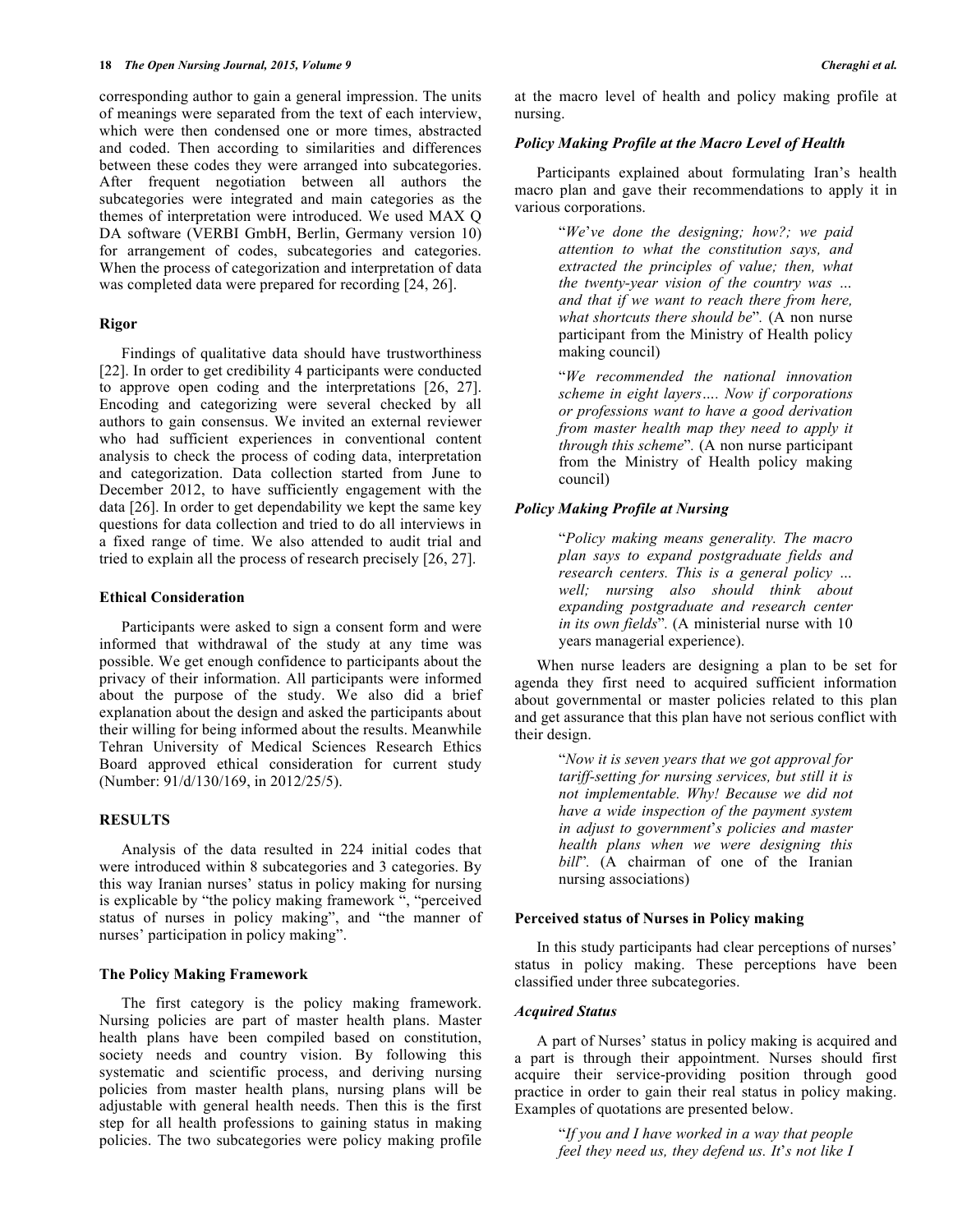#### *Iranian Nurses' Status in Policymaking for Nursing in Health System The Open Nursing Journal, 2015, Volume 9* **19**

*try to convince the superiors why nurses are not part of family physician team and so on. Then, people do go and say why you didn*'*t include nurses that we accept in the team*"*.* (A ministerial nurse from board of nursing)

"*If we only stop talking and take actions, and our practices find status for us, then, nobody withstands*"*.* (A director of nursing office in university)

In addition to performing acceptable service-providing nurses also need to appreciate a kind of knowledge which is special to nursing. In the other hand, nurses need to claim they enjoy a kind of knowledge which no other health profession has it and that is the knowledge of care.

> "*Knowledge and power are inseparable. They are two sides of a coin. If you gain knowledge, power is in your hand; if you gain power, status follows. What gives us power is what others don*'*t know, I mean, the knowledge of care*"*.* (A chairman of the board of director in INO)

### *Appointed Status*

Assigning Iranian nurses in managerial positions like advisor to minister and nursing deputy in ministry of health in recent years has had an unprecedented growth although more changes are still needed in this regard.

> "*If we have a deputy minister for nursing affairs in the university, under direct supervision of the university chancellor, it will be a source of power*"*.* (A dean of faculty with 5 years managerial experience)

> "*They haven*'*t designed hospital organizational chart well. For example, the Social Security Organization has classified nursing service manager as a subclass of hospital*'*s manager. However, based on the scientific documents, nursing service manager has potentials to be considered a senior manager*"*.* (A member of the supreme council of INO)

## *Challenges of the Appointed Status*

Assigning of Iranian nurses in higher administrative positions in recent years had always been followed with some challenges. One of these challenges is promotion without enough authority because in these positions nurse leaders did not have the considerable executive power.

> "*The advisor to the minister can advise only when the minister deems it appropriate. If he/she doesn*'*t deem it appropriate, he/she doesn*'*t ask the advisor*'*s opinion*"*.* (Chairman of one of the Iranian nursing associations)

> "*They appoint one of us in somewhere but they fasten her/his hands. For example, they tell us to plan. We plan, but they veto it. What it is useful for, it*'*s futile. We can not account it as*

*an appointment…*"*.* (A ministerial nurse from the board of nursing)

## **The Manner of Nurses' Participation in Policy Making**

In this study nurses' experiences of participation in policy making revealed that how Iranian nurse leaders had grasped or had lost opportunities for making policies. Meanwhile these experiences exposed the points of strength and weaknesses in nurses' participation and also nursing issues that need to be more attention in policy agendas in future. These experiences had their own characteristics according to different areas and levels of nursing management and have been classified into three subcategories as follow:

## *Participation at the Level of the Nursing Ministerial Area*

A part of quotes in relation to participation and policies which had been made by this level were greeted and is a point of strength of this level but a part of them were censured. First we have settled to the point of strength.

Participants greeted the participatory manner of the nursing supreme council in ministry of health and introduced it as a valuable unit for policy making which again needs to be retrieved.

> "*We had the supreme council in past years and we need to retrieve it again. That was an excellent unit in which nurse leaders from ministry, academic, associations and clinical setting gathered together to make nursing multidimensional policies*"*.* (Chairman of one of the Iranian nursing associations)

Two ministerial nurses also greeted of the nursing supreme council struggles:

> "*One of the outputs of nursing supreme council was expanding entrepreneurship in nursing by getting the license for nursing consultation clinic. All nurses can go to the treatment deputy, submit their certificates, and receive a license for a clinic*"*.* (A ministerial nurse who were a member of the nursing supreme council)

> "*Of the actions of nursing supreme council was ratification of a law called nurses*' *hard duty allowance, I mean, nursing was included in hard jobs; and also nurses*' *retirement after twenty years. At that time, they fussed us a lot that this law would make the Islamic Republic of Iran indebted*"*.* (A ministerial nurse who were a member of the nursing supreme council)

Participants also greeted of nursing deputy in ministry of health for debating and give recommendations about nursing shortage.

> "*Then, a meeting was held about shortage of nurses. We suggested that nursing students work [voluntarily] from the fifth semester on and compulsorily in the last year, this means working along with learning … So, you see*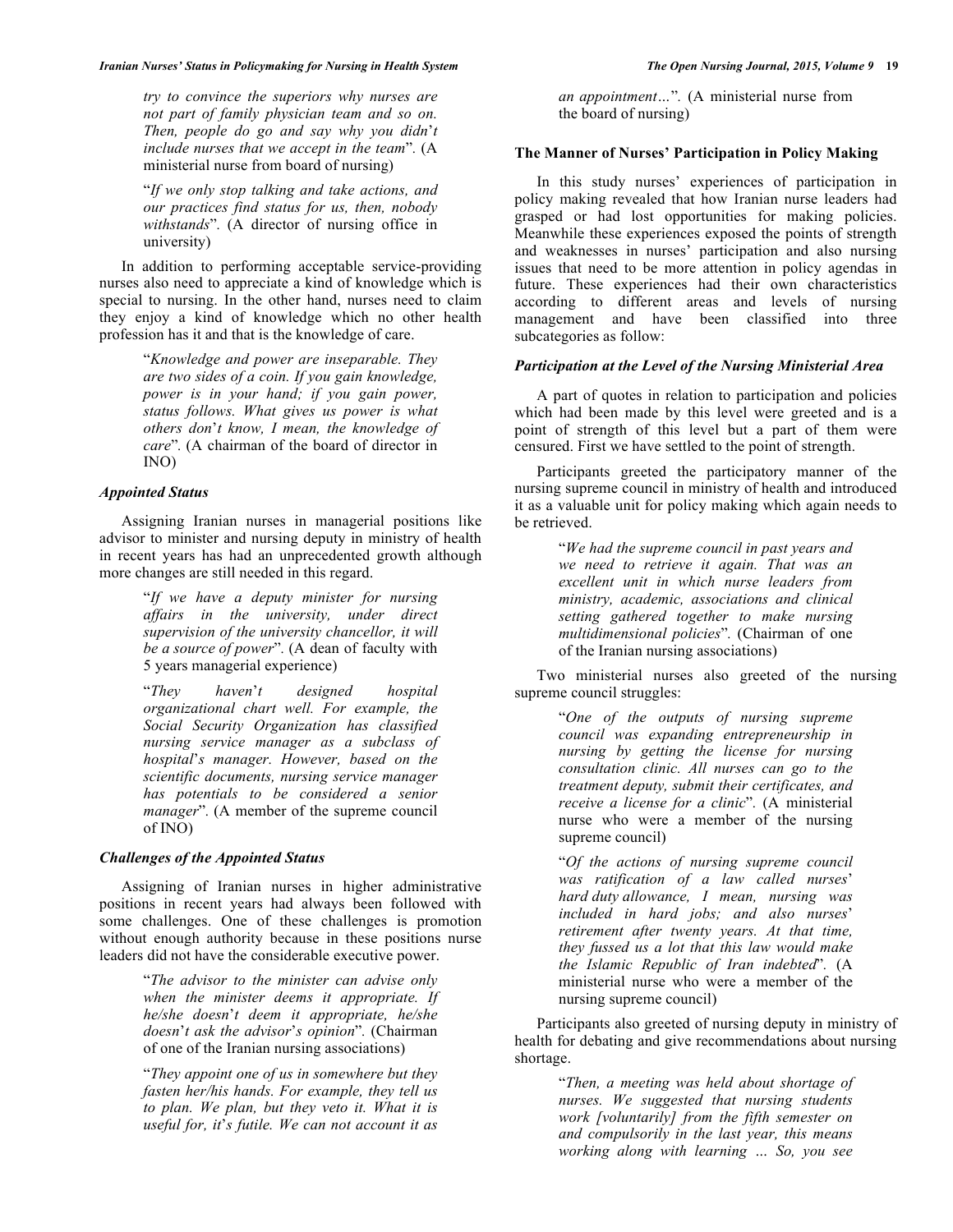*we*'*re involved in these matters. These all came out of our words*"*.* (A ministerial nurse with 10 years managerial experience)

The participants greeted efforts for designing nursing roadmap which is a basic strategic need for scientific planning in nursing.

> "*Now, much effort has been made for the roadmap. Our colleagues in the health ministry have done a very good job. They*'*ve used nursing representatives across the country and held assessment meetings to cooperate in developing nursing roadmap. This is a very good job*"*.* (Chairman of one of the Iranian nursing associations)

Beside these greetings much censures also mentioned about making policies in this level of nursing.

Lack of clear agenda in meeting had been criticized. Here is a description of a participant from her feelings of presence in one meeting:

> "*We have meetings, for example, they say that there is a policy making meeting tomorrow at 8-10 am. … But there is not a clear agenda. Sometimes I ask myself what is the benefit of my presence in here. Really we make no decision for what is good and what is bad for nursing*"*.* (A ministerial nurse from the board of nursing)

Being back from the new world was another criticism:

"*Nursing now needs entrepreneurship. What nutritionist also did and succeeded. We need to think about how to expand palliative care. We need to expand tele-nursing in which I*'*m in my office and the patient is at home. She/he shows me her/his wound and I advise her/his about it. We had been taken back from the technology and changes in new world*"*.* (A dean of nursing faculty who were member of the nursing supreme council in past years)

# *Participation at the Level of the Nursing Organization and Associations*

Like the level of ministerial area a part of quotes in relation to bills which had been made by this level have been greeted but there are also some important censures. Here is a typical quote about effective interaction of INO with parliament (Majles) which had been introduced as one of the points of strength in this level:

> "*Two major laws, productivity and tariffsetting, were ratified and enforced in the parliament…These laws were not easily obtained but through interactions with the parliament and other ruling sectors*"*.* (A member of the supreme council of INO)

The one dimensional activity of the INO had been criticized by participants.

> "*The INO works mostly on professional rights and doesn*'*t pay enough attention to nursing*

*competency and patients*' *rights*"*.* (A matron who was a member of nursing supreme council in past years)

Another criticism is not to INO or nursing associations but is from the part of academic and PhD nurses for their derisible protection of INO and nursing associations. This have run INO and nursing associations toward unproductiveness. Whereas participants believed that these parts of nurses are pensive nurses whom their participation in this area will be taken exampled for other nurses.

> "*Unfortunately high literacy level in nurses hesitates from fortification of INO…We are expected from PhD nurses to analysis professional issues and give strategies*"*.* (A ministerial nurse with 2 years managerial experience)

## *Participation at the Level of Lineup* **(***Operational Management***)**

The faded role of matrons and lack of policy procedure manual in hospitals are among the most experiences of this level.

> "*Those at high positions don*'*t consider us qualified enough to participate … for example, we had a meeting last week about productivity that had reduced working hours. Matrons said this didn*'*t have any effect on nursing because still nurses should work more to compensate the shortage*"*.* (A matron who was the member of supreme council in INO)

Another matron referred to a deficiency:

"*One problem is the unclear policy procedure manual. For example, what time should the doctor visit patients? Could he/she visit patients whenever he/she wants? This damages nurses*' *practice and care*"*.* (A matron with 30 years job experience)

## **DISCUSSION**

The results according to the first category showed that through establishing nursing policy making based on macro documents of health policies, nurses' status in policy making can be shaped. Indeed each discipline should apply its knowledge and skills and follow macro documents of the policy making in order to develop a plan for its relevant corporation. Hughes [28] emphasized that pay attention to general ruling policies from the side of senior nurses as a factor, reducing the spread of personal ideas in policy making and being a guarantee for not separating the governmental policies from nursing practice.

In this study the acquired and appointed status oriented toward the perceived status of nurses in policy making has been introduced. Antrobus and Kitson [29] introduced Quadruple domains of leadership in nursing include clinical, academic, executive, and political. They emphasized that nurse leaders' knowledge and thought in all of four domains were directly or indirectly inspired by clinical practice, and indeed this granted them the right of leadership. This is close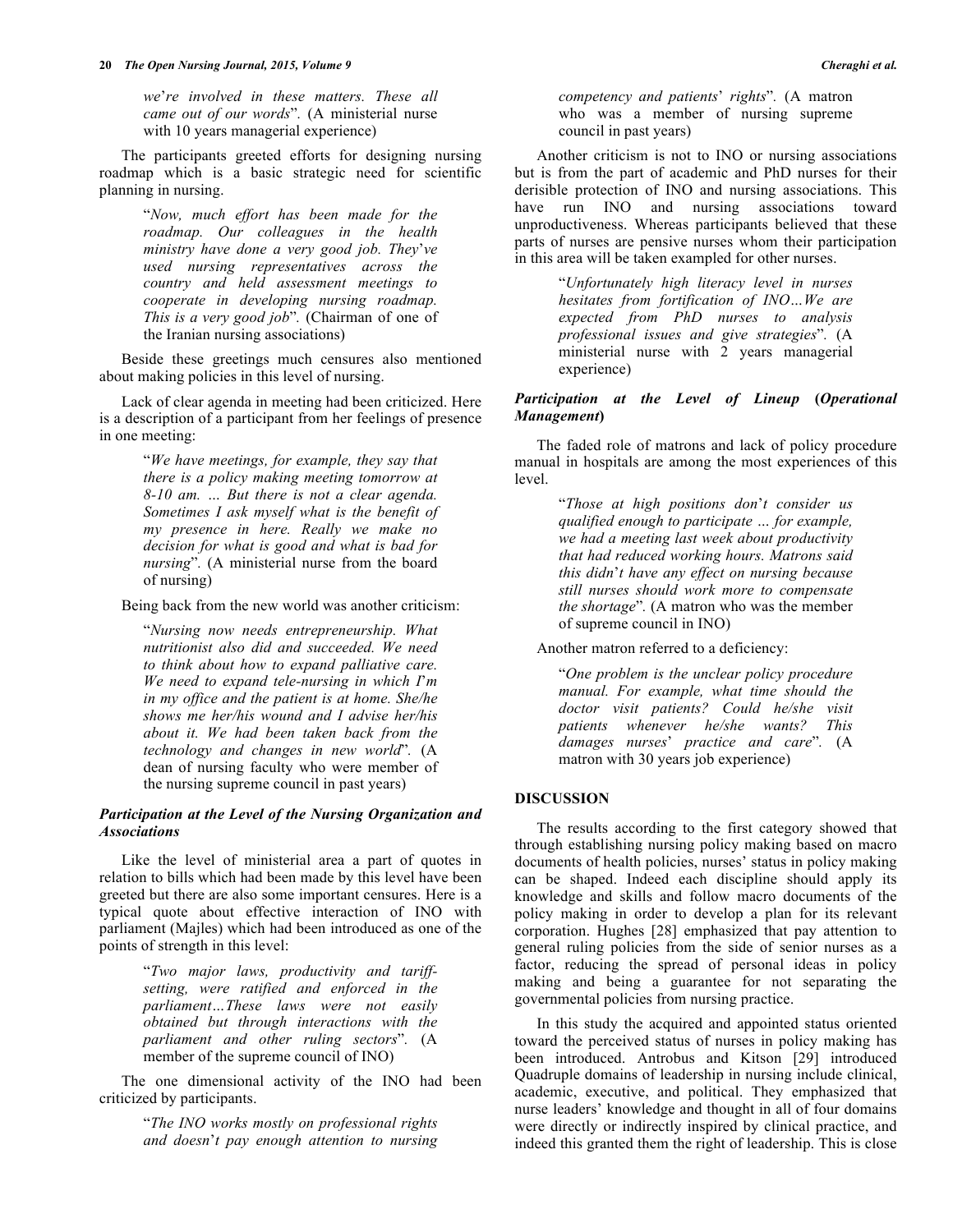to the perception of acquired status in this study. Toofany [6] also stated that the more attention the nurses paid to their practice and other performance levels in the society, the higher their participation in policy making, and the more enhanced their status is. This is likewise close to the perception of acquired status in this study. Furthermore, Hughes [28] emphasized the appointed status of nurses in government. He said that nurses' viewpoint in policy making was exclusive, patient-oriented, fundamental, and critical, which could be an appropriate reason for appointing senior nurse leaders in the government. However, it is inevitable to resort to both perspectives in describing nurses' status in policy making.

Assigning nurses to positions, namely, the advisor to the health minister and so on, on the part of senior authorities of the Ministry of Health, in recent years has caused ambiguities in the domain of powers and the extent to which they can interfere in macro decision-making in nursing. These ambiguities have challenged assigning nurses to the above position. Challenges of the appointed status and levels of authority had been considered in a study by Salmon and Rambo [30]. They defined three levels of authority for the senior policymaker nurses included the senior executive management, the senior advisory, and dispersal. In the senior executive management, nurses enjoyed direct authority on nursing services and problems due to their power to inquest and discuss problems. Some of the domain of activities and powers of the senior executive management involved: the possibility to correspond with the most prominent individuals in the ministry, membership in the ministry's senior policy making committees, being the representative of the ministry in the World Health Assembly, and having a key role in supplying nursing human resources through the ministry. The last two domains have been introduced by them as the indicators of enjoying executive senior management position in nursing. In senior advisory, senior nurses were effective due to their advisory role in policy making. However, certain activities of the senior executive management might also exist in this position although these activities never included the representativeness of the ministry in the World Health Assembly, and the direct responsibility for nursing human resource management which are the indicators for the senior executive management. In the dispersal positions, senior nurses did not enjoy specific titles and positions and were often far from the core of decision-making although they partly influenced the policy making as members of the multidisciplinary health team.

Now where is the status of Iranian nurses according to these two indicators? Iran is a member of the International Council of Nurses (ICN) and one of the 24 countries in the Eastern Mediterranean Region Office (EMRO) in the area of nursing. The Iranian senior nursing managers cooperate with this office as Iran's representatives in formulating the strategy of the office and attends annual assembly of ICN, WHO, and EMRO in Geneva. Moreover, The Thirty Joint Programs of the nursing deputy in Ministry of Health and INO also pointed out that three parts of the program were allotted to supplying human resources by nursing deputy. The three parts included the preparation and formulation of the document for supply and demand of nursing human resources, planning for removing shortage of nurses in short

and long terms, and a plan for employing nursing students in clinics [31]. Therefore, if we have a vision to the status of nursing in past recent years it can be concluded that the status of policymaker nurses in Iran during the last three decades, gradually changed from dispersal positions to the advisory position through stabilizing the Iranian Nursing Associations and establishing the INO and currently more changed from the advisory position to the senior executive management position through promoting the advisor to the minister to the nursing deputy in Ministry of Health. Moreover, considering that supplying nursing resources is a complex process that is necessarily based on general policies of the health system, the rate of participation and effectiveness of nursing senior managers in supplying nursing human resources needs further investigation that is not in the scope of this study. In this respect, in terms of supplying nursing human resources, an intermediate position between the senior executive management and senior advisory can better define the status of nurses in nursing policy making in Iran's health system.

Results of this study represented the manner of nurses' participation in policy making in three subcategories. The first was the level of the nursing ministerial area. A part of nursing ministerial area in past years had been the nursing supreme council. This council was a policy making unit working in 1998-2005 with the aim of handling nursing issues in the Ministry of Health. Members of this council were assigned with the order of the minister. Upon changes in ruling affairs, the council was disbanded after several years. Atrobus and Kitson [29] stated that the development of a political voice of nursing would work through establishing one or more policy making units. Fyffe [32] also referred to the introduction of a policy making unit for nursing by the British Royal College in order to focus on advancement of policy making in nursing since 1999. Najar and Hubbard [33] also examined experiences of some senior nurses of participation in National Advisory Committee in the United States. The presence of physicians, nurses, lawyers, general policymakers, and others has developed various viewpoints.

The other part of the nursing ministerial area is Iran board of nursing. This committee has taken positive steps especially toward promotion of nurses' education up to the doctorate degree and also increasing and enhancing fields of nursing at the master's degree. However, most of the participants' experiences implied ambiguities in the duty description, powers, and mode of supervision of nursing services in Iran. An overview of the powers of nursing boards in the United States and Australia revealed that board activities are organized toward the execution of a law titled *Nurse Practice Act* ratified by the legislative assembly. This law reduced the ambiguities in the duty description and powers of nursing boards and brought about some kind of independence and autonomy within certain formats for these units. One of the main characteristics of the *Nurse Practice Act* is the assignment of direct supervision of nursing services to the nursing boards [34].

The second subcategory is the level of nursing organization and associations. Generally nursing professional associations and organizations in all over the world play an important role in policy making for nursing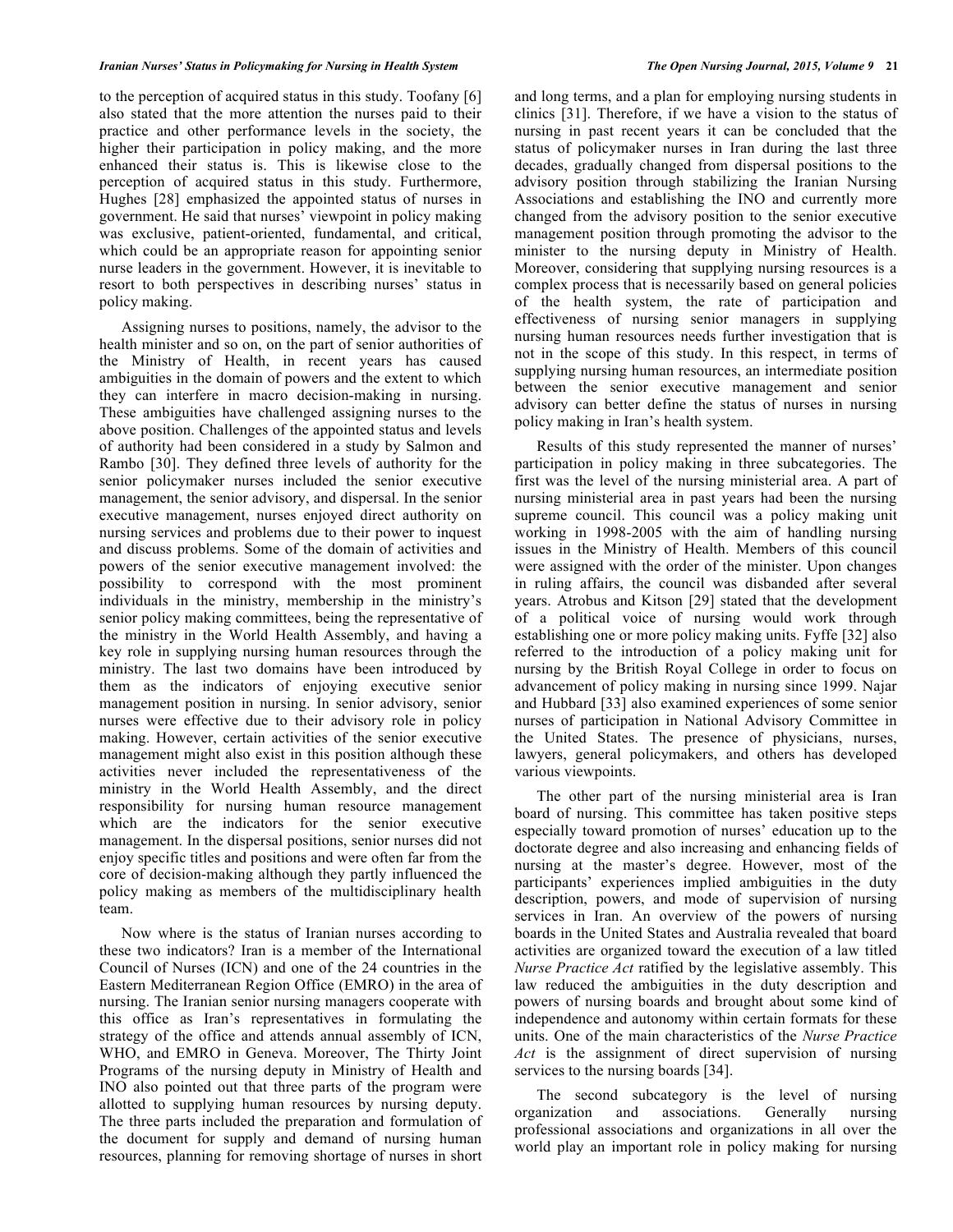[35]. The appropriate interaction with the parliament in recent years from the side of INO is a significant struggle which brought about two important laws for Iranian nurses. One law was the *Promotion of Productivity* of nursing services that resulted in reduction of nurses' working hours from 44 to 36 hours per week and increased payment coefficient of holidays. Implementation of this law is under pilot. The other law was the nursing service *tariff-setting* that defined and allocated proper tariffs to each nursing service [19]. Rafferty and Traynor [36] also mentioned the need to converge with the ruling disciplines in order to promote nursing research in the agenda of policy making. Also in another study had been referred to three key effects of senior policymaker nurses on their stronger presence in policy making. The effects included how to interact with political structures, how to intercommunicate with the Health Ministry, and how to use the first two effects to organize the nursing profession [28]. One of the problems discussed in the present study was the criticism posed to the onedimensional activities of the INO. Although the INO as a corporation should attain nurses' rights which indirectly affect the increase in the quality of patient care, the direct supervision of the quality of nursing services and struggling for increasing the quality of patient care are also among the INO's responsibilities that have received little attention. Whereas according to the INO's duty description the supervision of nursing services is also one of the duties of this organization [37]. Expectation from PhD nurses for more cooperation with INO is a real necessitate for enhancement of efficacy and effectiveness of INO's activities. Expectation from PhD nurses for more cooperation with INO and nursing associations is a real necessitate for enhancement of efficacy and effectiveness of these center's activities. Cheraghi *et al.* [38] stated that PhD nurses have forgotten being a nurse. They are expected to convene social needs and to meet policy requirements of nursing practice.

The third subcategory was the level of lineup or operational levels. Operational levels, especially matrons, had less been involved in decision-making relevant to nursing care in our medical centers. Kowalik and Yoder [39] emphasized the effectiveness of magnet hospitals in power distribution in medical centers and its effect on participation in policy making. In such hospitals, the method of power distribution is horizontal and, consequently, facilitates the participation of clinical nurses in decision-making. Mangold [40] said While, nurses are not normally included in decision-makings due to the policies and problems of the workplace, encouraging and including nurses in decisionmaking improve nurses' performance environment, occupational satisfaction, and the quality of care. Therefore, it seems that a step needs to be taken toward managing Iran's medical centers in a participatory manner through establishing hospital management councils with constant presence of matrons. The absence of executive instructions for implementation of policy procedure manual in medical centers was another problem discussed in this study. These instructions involve policies of each medical center in relation to patient management, the manner of providing emergency services, nursing management, patient safety [9], and so forth, which should be executed by all personnel of medical centers. Although no medical center in Iran is void

of policy procedure manual, it cannot be ignored that many of such instructions do not exist at all or do not have any strong executive support to make personnel of the medical center execute them. According to Buerhause *et al.* [41] Medical centers need three items to succeed in making reengineering the workplace as follows: Firstly, a specific model for planning; secondly, a method for executing the model and acquiring prerequisites for successful execution of the model, and thirdly, execution of the model at a large scale. Regarding the foregoing, it seems essential to formulate policy procedure manuals in medical centers within general and specific policies of each medical center considering the geographical location in Iran.

# **Implications**

Finding of this study can be employed in four pillars of nursing, education, management, clinical, and research.

Education: Educational nursing policies need to be directed toward adding the educational courses which are remarkable to nursing care for more effective training of caring as especial knowledge of nursing discipline. Also modifying nursing curriculum in undergraduate and graduate levels based on society needs is recommended in order to train nurses who will be more able to demonstrate abilities of nurses in prevention of disease and health promotion and by this way finally demonstrate nurses' status in health of community.

Management: Nurses need to have a unit of policy making which the members are the representatives of various managerial, administrative, clinical and academic domains in order to precede nursing policies toward a common aim. Engineering of nurses' rules and regulations according to nursing roadmap which has been derived from master health plans is also needed. By this way nurses can strongly defense of their issues in policy agendas in adjustment with macro policies.

Clinical settings: This study has two clear implications for clinical settings. One is compiling and implementation of both referenced and local policy procedure manuals in clinical settings. The second is planning for establishment of "*best practice*" approach and applicable strategies for increasing the quality of patient care which finally will highlight the nurses' status in society and policy making areas.

Research: Lack of credible information to rely on in policy making meetings is a necessitation for nurse policymakers. We recommended that by a credible informational bank for nursing we will be able to defense of our plans in policy agendas base on documented data. Also it will be a good recommendation to have a policy implication at the end of every research project in nursing.

## **CONCLUSION**

Results of the present study revealed that Policy making for nursing is a subgroup of Iran's macro policy making in the area of health. Health policy making in Iran became a scientific process in recent years through formulating health macro documents. These health macro documents have determined major pathways to Iran's 2024 vision in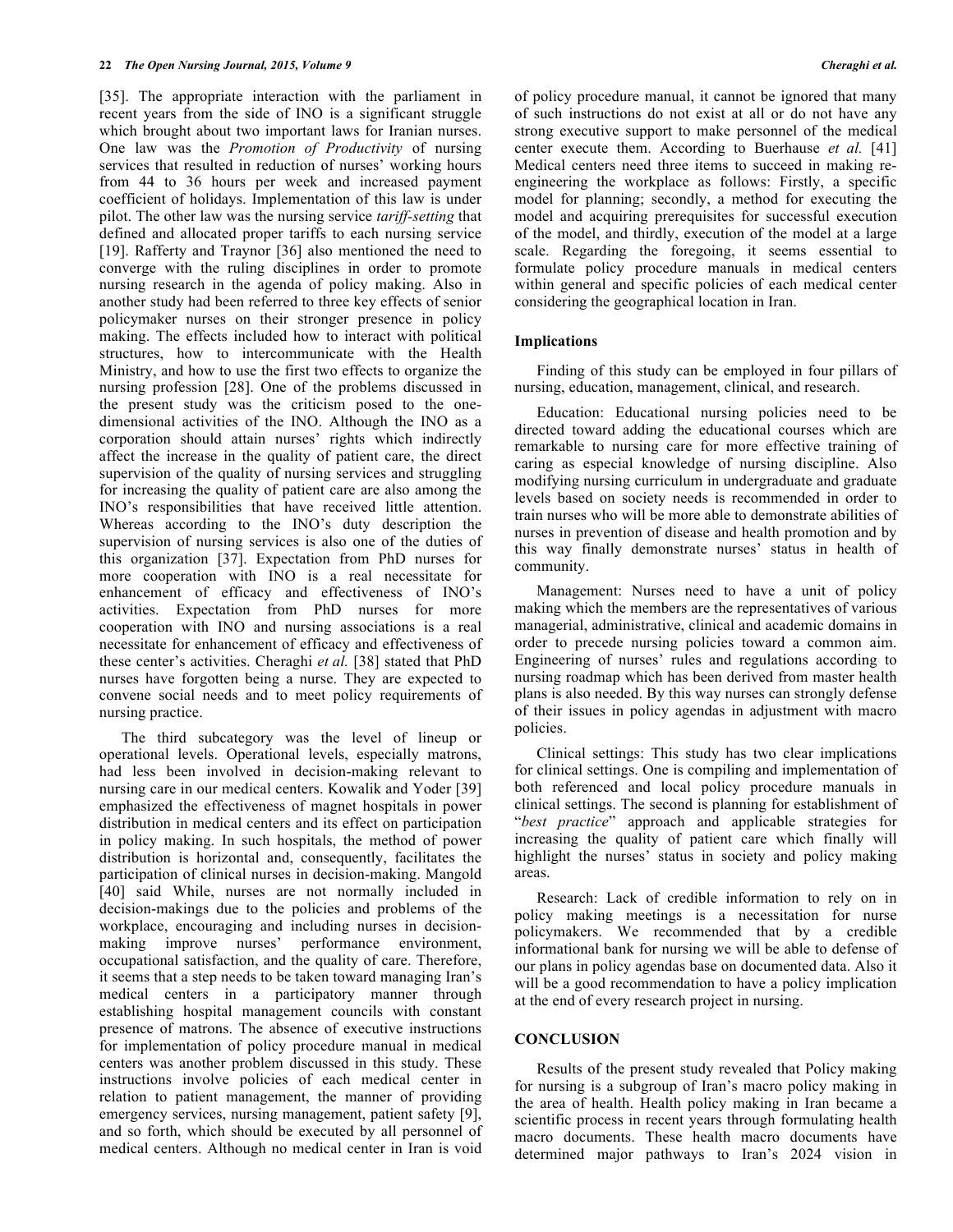#### *Iranian Nurses' Status in Policymaking for Nursing in Health System The Open Nursing Journal, 2015, Volume 9* **23**

compliance with the constitution and values governing the society. This scientific process has also begun upon developing the nursing roadmap in Iran. The results of the present study showed that what made the status of nurses more efficient in policy making for nursing was their practice and rate of participation of nursing policymakers in the available positions and also in the society. We need to acquire status through performing the best practice in society. In other words, the status of nurses in policy making for nursing is not separable from their status in the society because the senior policymaker nurses are primarily social servants prior to being an innovator of policy making. Results of this study represented major points of weakness in nursing policies and some recommendations for modifications. Lack of organized policies to focus on caring as nursing exclusive knowledge in nursing education, dispersion in making policies, besides to nonexistence of regular nursing appraisal and guarantee of nurses' competency were among the most weaknesses in nursing policies in Iran.

## **LIMITATION**

In this study we achieved results by which we can clearly describe the status of Iranian nurses in policy making for nursing but since policy making for nursing is affected by total governmental, economic and social issues in each country, result of this study just represents nurses' status in policy making for nursing in Iranian context and like other qualitative researches transferability of the findings should be limited.

#### **ABBREVIATIONS**

| ACNA       | $=$ | Iranian Cardiac Nursing Association      |
|------------|-----|------------------------------------------|
| GDP        |     | <b>Gross Domestic Products</b>           |
| IN A       | $=$ | Iranian Nursing Association              |
| <b>INO</b> | =   | Iranian Nursing Organization             |
| INSA       |     | Iranian Nursing Scientific Association   |
| $MHME =$   |     | Ministry of Health and Medical Education |
| NGO        | $=$ | Non-Governmental Organization            |
| SSO        |     | Social Security Organization             |
|            |     |                                          |

## **CONFLICT OF INTEREST**

The authors confirm that this article content has no conflict of interest.

#### **ACKNOWLEDGEMENTS**

The authors would like to cheers of all nurse leaders from various levels of management and administration and other participants from the Ministry of Health Policy making Council for sharing their valuable experiences and insights. We would also like to appreciate all secretaries which intimately cooperated to give appointment for visiting some participants in this study. Meanwhile we express our cheers to Tehran University of Medical Sciences for financial support and for make it facilitate to access to internet and

finding related documents and also for all of their regards. We also appreciate Jeri Milstead for his valuable guidelines.

## **REFERENCES**

- [1] Nembhard IM, Edmondson AC. Making it safe: the effects of leader inclusiveness and professional status on psychological safety and improvement efforts in health care teams. In Elaborating Professionalism. NY: Springer 2011.
- [2] Reed MS. Stakeholder participation for environmental management: a literature review. Biological conservation 2008; 141(10): 2417-2431.
- [3] Braveman P, Egerter S. Overcoming obstacles to health: report from the Robert Wood Johnson Foundation to the Commission to Build a Healthier America. US: Robert Wood Johnson Foundation 2010.
- [4] Hughes F. Policy a practical tool for nurses and nursing. Editorial. J Adv Nurs 2005; 49(4): 331.
- [5] Sullivan EJ, Garland G. Practical leadership and management in nursing. US: Pearson Education 2010.
- [6] Toofany S. Nurses and health policy: Swaleh Toofany asks how nurses can influence health policy in the new political environment following the election. Nurs Manag 2005;  $12(3)$ : 26-30.
- [7] Ressler P, Glazer G. Legislative: Nursings engagement in health policy and healthcare through social media. OJIN 2010; 16(1). [serial on the Internet]. 2014 Jan 21; [cited 2014 Jul 5]; 1091-3734: [about 9 screens]. Available from: http://www.nursingworld.org/ ojin/
- [8] Barclay L. Nurses should play grater role in health policy planning, management. OJIN 2010; 16(2). [serial on the Internet]. 2014 Jan 19; [cited 2014 Jul 5]; 1091-3734: [about 4 screens]. Available from: http: //www.nursingworld.org/ojin/
- [9] Mason DJ, Leavitt J, Chaffee MW. Policy and politics in nurs and healthcare. 6<sup>th</sup> ed. USA: Elsevier Health Sciences 2011.
- [10] Hennessy D, Spurgeon P. Health policy and nursing: Influence development and impact. Basingstoke: Macmillan Press 2000.
- [11] Gebbie KM, Wakefield M, Kerfoot K. Nursing and health policy. J Nurs Scholar 2000; 32(3): 307-15.
- [12] Greipp ME. Forces driving health care policy decisions. Policy, politics and nurs pract 2002; 3(3): 35-42.
- [13] Iran overview. 2013: The world bank [Cited 2014 Aug 20]. Available from: http://www.worldbank.org/en/country/iran/overview
- [14] Iran Demographics Profile. 2013: Index Mundi [Cited 2014 Aug 25]. Available from: http://www.indexmundi.com/iran/demographi cs\_profile.html
- [15] National view to health. 2013: Indicators of health system in Iran [Cited 2014 Aug 25]. Available from: http://salamatnews.blogsk y.com/1390/09/27/post-6/
- [16] Zarea K, Negarandeh R, Dehghan-Nayery N, Rezaei- Adaryani M. Nurs and Health Sciences 2012: 19(4) 464-478.
- [17] Bahadori M, Arab M, Sadeghifar J, Ahmadi B, Salimi M, Yaghobi M. Estimation of nursing staff in selected hospitals in Ilam and Ahvaz province, western Iran. Nurs Midwif Stud 2013: 1(4): 217- 225.
- [18] Iranian Nursing Organization Informational site. 2013: Deputy Manager of MHME [Cited 2014 Jun 20]. Available from: http: //ino.ir/ (Persian).
- [19] Esmaeili M, Dehghan-Nayeri N, Negarandeh R. Factors impacting membership and non-membership in nursing associations: a qualitative study. Nurs Health Scis 2013; 15(3): 265-272.
- [20] Ministry of Health Policy Making Council, 2010: Iran comprehensive health map [Cited 2014 Jul 12]. Available from: http: //www.siasat.behdasht.gov.ir/ (Persian).
- [21] Ministry of Health Policy Making Council, 2010: The 5<sup>th</sup> five year rules of Islamic Republic of Iran's economic, social and cultural development program [Cited 2014 Jul 12]. Available from: http: //www.siasat.behdasht.gov.ir/ (Persian).
- [22] Polit DF, Hungler BP. Research principles and methods. Philadelphia: JB Lippincott Company 2008.
- [23] Vaismoradi M, Turunen H, Bondas T. Content analysis and thematic analysis: implications for conducting a qualitative descriptive study. Nurs Health Sci 2010; 15(3): 398-405.
- [24] Elo S, Kyngas H. The qualitative content analysis process. J Adv Nurs 2008; 62(1): 107-15.